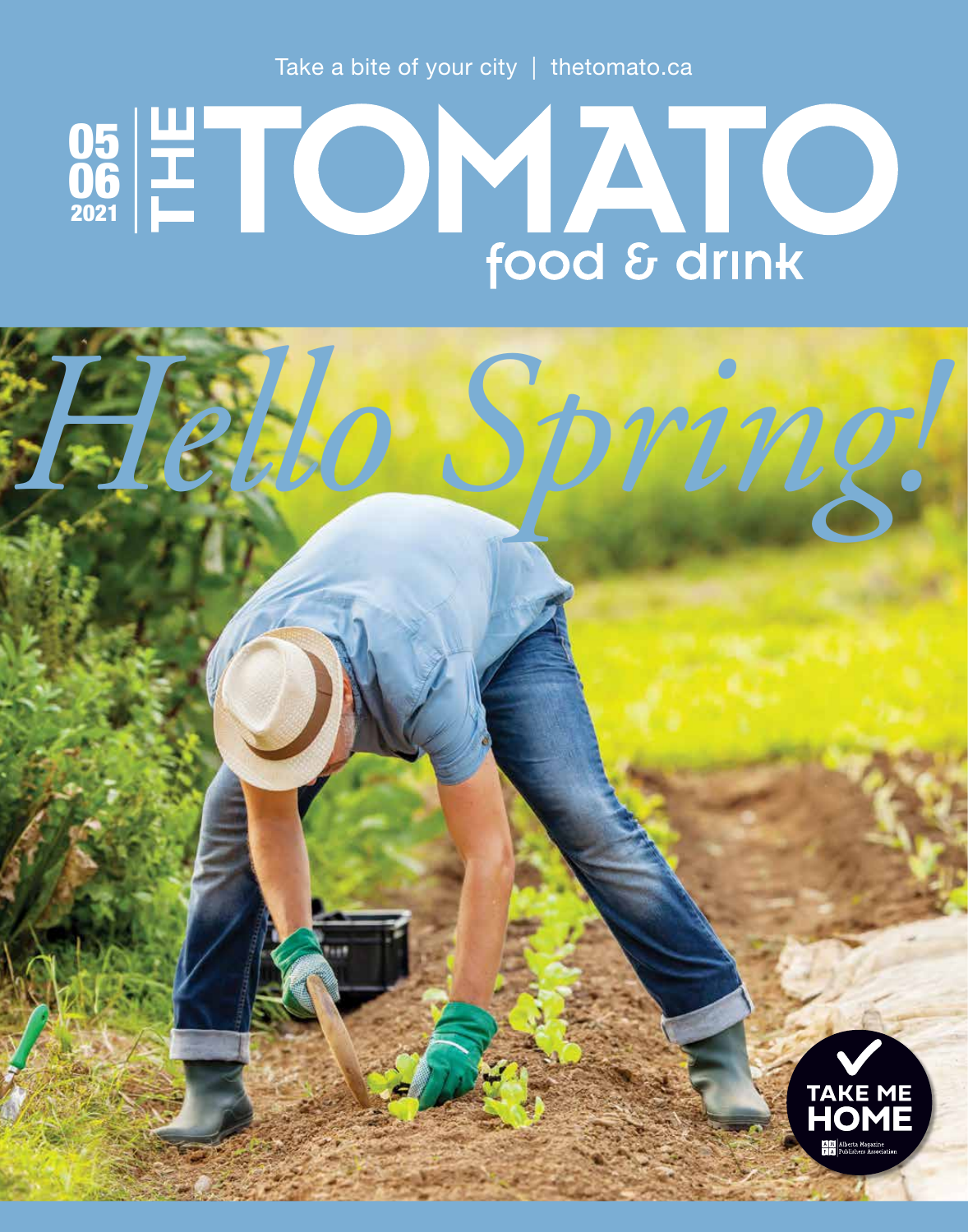# RAISING OUR SPIRITS *Cocktails in the Time of Covid*

## PAMELA YOUNG

## **The Long Hello**

"Pastis? You know pastis?"

A small smile of approval tugged at our waiter's mouth. It was July 2013. On our first evening in Caromb, a tiny community in the Provence-Alpes-Côte d'Azur region of southeastern France, Lorne and I were trying out Rick Steves' mantra: "To connect with the locals, drink what the locals drink." So far, it seemed to be working.

Somehow, in Canada, the pre-dinner drink tradition had eluded us. But in France, *apero*, transitioning between the workday and the evening leisure hours with a drink and a few snacks, is part of the culture. And in Provence, pastis is the apero drink of choice.

The waiter reappeared with two tumblers on his tray, each half an inch full of amber liquid; a small jug of water, sweating condensation; and a bowl of black olives. We added the water to our glasses and, like alchemical magic, the pastis swirled into a cloud the color of buttercream. The first sip was heaven, a licoricey, slightly herbal taste of Provençal summer.

Having a pastis on our deck in Edmonton brought back fond memories of our French vacation. As the autumn evenings chilled and chased us inside, we craved a cozier drink before dinner. On recommendations from the staff at deVine Wines and Spirits, we began to explore amaro, a bittersweet Italian liqueur tasting of orange and spice, a warm invitation to our taste buds before winter Sunday suppers.

Over the next seven years, we dabbled in other pre-dinner drinks—gin and tonic, Aperol spritzers, prosecco. But our lives were busy with full time jobs, the joy of attending live theater and movies, going out with friends and planning our next vacation. Further

immersing ourselves in the world of aperitifs was not on our priority list.

## **Hard Times**

And then, March 2020.

Doors closed against the virus, we worked from home and monitored the news. Alternated weeks doing the grocery shopping. Watched the remaining plays in our Theater Network season disappear. Wondered if we should be wearing masks, in spite of the government telling us we didn't have to. Learned Zoom.

Our pre-dinner drink tradition continued but didn't take on greater significance than before. As the ice melted outside, we were too busy planning ways to escape the house. I walked with friends, opting for wide paths where we could keep our distance. Lorne went for long bike rides. I played pickleball and planted many, many packets of flower seeds I had ordered online, thinking bedding plants might be in short supply. We went camping and tried not to think of where we might have gone if the world hadn't closed its doors too.

#### **Eeyore's Requiem**

"Days. Weeks. Months. Who knows?" – Eeyore the donkey, on how long it might take to get Pooh out of the honey hole.

The darker, colder days of autumn and the second Covid wave joined forces to boot our butts back inside after a shot glass of summer freedom. The somewhat cozy social isolation of last March now felt claustrophobic. How long would we be stuck inside this time?

One Saturday in November, Lorne arrived home from Silk Road Spice Merchants with two books by Brad Thomas Parsons—*Bitters* and *Amaro* and a traveler's box set containing five

mini bottles of bitters. "Maybe I'll get into making us a cocktail before dinner sometimes," he said, kicking back in his recliner to read.

The next night, he served me a Negroni. Its festive cranberry hue made me feel a little more cheerful and its symphony of bittersweet flavors with herbal and fruity accents lifted my spirits a lot.

The next weekend, having read most of the *Bitters* book, Lorne realized his meager supply of cocktail making paraphernalia—a shaker and a jigger without measurement markings wouldn't be sufficient for the stirred not shaken cocktail recipes he wanted to try. He found a set of Japanesemade metal implements on clearance at Knifewear: a mixing glass; a jigger with milliliter lines; a long, spiralhandled muddling spoon; and a Hawthorn strainer, named for a Boston bar and designed to hold back all but the liquid when pouring the cocktail from the mixer to the glass. He would wait to make us Manhattans. The graceful coupe glasses in which they're traditionally served were out of stock all over Edmonton. Luckily, he had found some online which should arrive in a couple of weeks.

## **Transformation**

Our liquor cabinet then—meagre at best. Two or three gift bottles of good Scotch. Rum from a tropical vacation. A bit of brandy left over from dousing Christmas cakes. A too-old bottle of Baileys. Frangelico.

Our liquor cabinet now—the appearance and aroma of a 19th century apothecary. Angostura, in its oversized label à la Don Cherry's collar. Fernet Branca, an Italian amaro which, like many bitters, began its life as a patent medicine, known to have been offered to cholera patients. Peychaud's

Bitters, which when coupled with Sazerac Rye whiskey forms the basis of New Orleans' official cocktail (the Sazerac) and the introduction to Lorne's Cajun-themed Sunday dinner the week of Mardi Gras. Green Chartreuse, its grassy color the result of 130 herbs and plants known to only two Chartreuse Monks, whom we bet weren't allowed to travel together even before Covid. Luxardo Maraschino cherries made from marasca cherries. If you think these bear any resemblance to the radioactive-red Shirley Temple garnishes of your youth, treat yourself to a jar.\* There's no going back.

### **Foregone Conclusion**

The past year has contained very little that was either foregone or conclusive. And we've certainly had times when Eeyore's description of Saturday nights at his house has crept into our psyche—"end of the road, nothing to do, and no hope of things getting better."

But when I'm finishing up the Sunday Times crossword and Lorne sets a cocktail down beside me—its name, ingredients, and historical anecdotes kept a secret until serving time—my novelty-deprived spirit does a little dance. My first sip tells me that somehow, we've managed to make it to the end of another week.

No wonder the cocktail hour is becoming a permanent tradition at our house and, hopefully soon, out of our house as well. <a>

*Pamela Young is looking forward to sipping a Negroni somewhere in Italy. Lorne Dmitruk has just added to his cocktail paraphernalia with a book on pastis and a citrus juicer.*

*\*Find Luxardo Maraschino at the Italian Centre Shops and Color de Vino.*